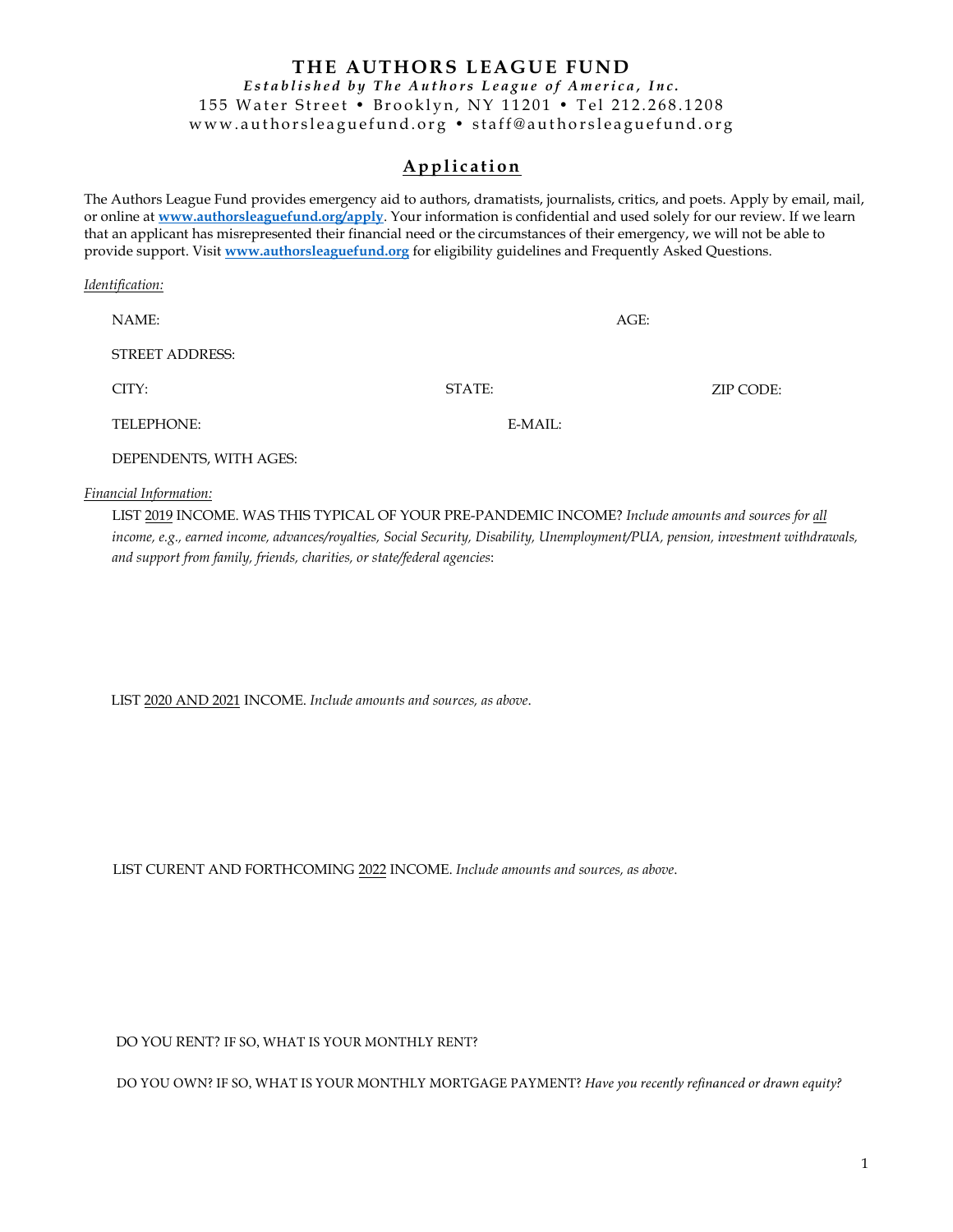#### IS YOUR SPOUSE/PARTNER EMPLOYED? *If so, enter their income.*

LIST YOUR HOUSEHOLD ASSETS. *If you have a spouse/partner with whom you share household expenses, please include their assets. Enter figures, not account numbers*.

- A. Checking and savings accounts:
- B. Investments and tax-deferred retirement savings:
- C. Real estate/mortgage:
- D. Other:

DO YOU HAVE PRIVATE HEALTH INSURANCE? *Enter premium cost:* MEDICARE/MEDICAID? LIST DEBTS, WITH MINIMUM MONTHLY PAYMENTS. *E.g., credit card, student loans, medical, home equity loan*.

SIGNIFICANT MONTHLY EXPENSES NOT ADDRESSED ABOVE. *Use this section to highlight overdue bills, with amounts.*

## *Career Information:*

LIST ALL PUBLISHED BOOKS, ARTICLES, STORIES, POEMS, ESSAYS, ETC. WITH TITLE, PUBLISHER, YEAR. DRAMATISTS: LIST PRODUCED/PUBLISHED PLAYS, INDICATE ONE-ACT OR FULL-LENGTH, WITH PRODUCTION DATE(S) AND THEATER NAME(S), OR PUBLISHER AND YEAR. ALL APPLICANTS: *Feel free to use a separate page or append a CV/resume. Include awards and honors*.